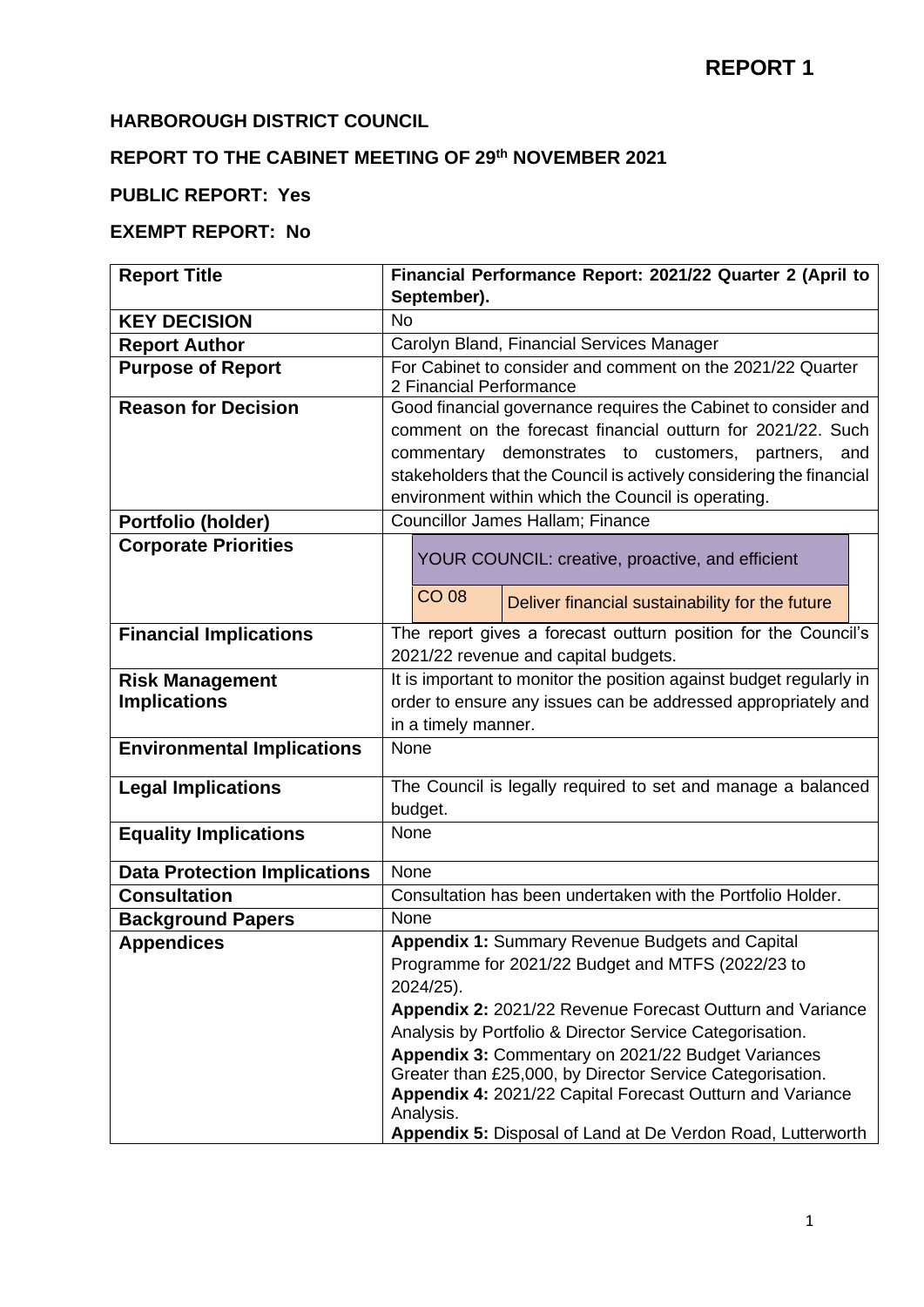| <b>Recommendation</b> | That Cabinet considers the financial performance report and       |
|-----------------------|-------------------------------------------------------------------|
|                       | comments on the Forecast Outturn (31 <sup>st</sup> March 2022) as |
|                       | detailed within the report and associated appendices.             |

#### **1. EXECUTIVE SUMMARY**

- 1.1 This report sets out the financial forecast for Quarter 2, based on information at the end of September, for revenue and capital.
- 1.2 Based on the financial position as at 30 September 2021, the forecast outturn as at the 31<sup>st</sup> March 2022, based on known income and expenditure commitments and working assumptions, the forecast:
	- i. Revenue service outturn is forecasting an overspend of £107k; a 0.8% variance to the approved budget.
	- ii. Capital outturn is forecasting an underspend of £81k; a variance of 2% to the approved budget.

#### **2. BACKGROUND**

- 2.1 The Council approved the 2021/22 Budget and Medium-Term Financial Strategy (2022/23 to 2024/25) (MTFS); which included the Capital Programme in February 2021. After in-year adjustments for Budget Challenge 2025 (reported to Cabinet in September 2021), the Updated 2021/22 Budget and MTFS is summarised below.
- 2.2 In respect of:
	- the **Revenue budget**, the 2021/22 net service expenditure is £12.2m and after capital financing (£857k), the net expenditure for the delivery of services is £13.1m; over the MTFS period, this increases to £13.5m. This is summarised in **Table 1** below.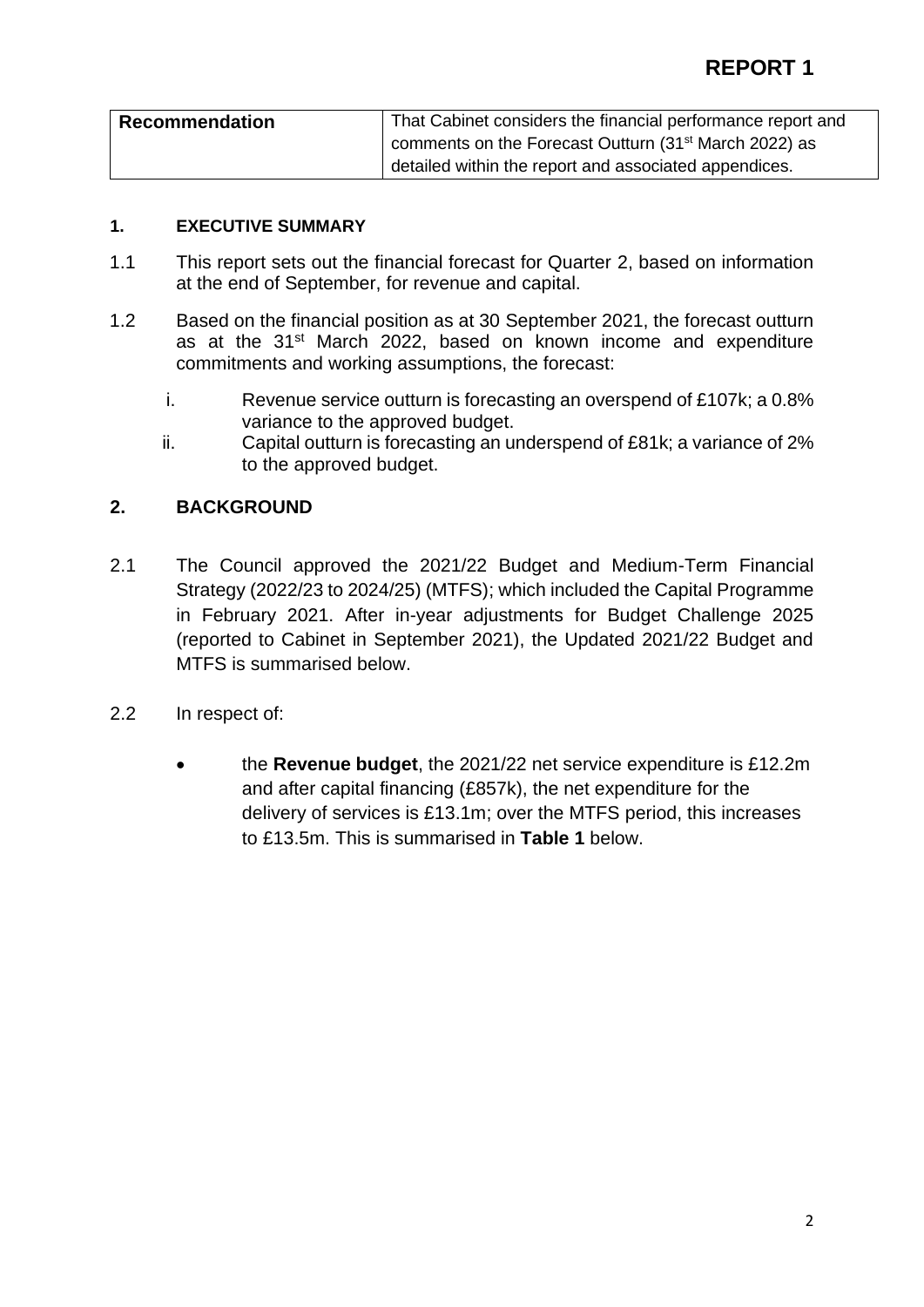| <b>Approved Revenue Expenditure:</b>                                             |            |     |          |          |          |         |  |  |
|----------------------------------------------------------------------------------|------------|-----|----------|----------|----------|---------|--|--|
| Approved 2021/22 Budget & MTFS (2022/23 to 2024/25) + BC25 and other adjustments |            |     |          |          |          |         |  |  |
|                                                                                  |            |     | 2021/22  | 2022/23  | 2023/24  | 2024/25 |  |  |
|                                                                                  |            |     | £000     | £000     | £000     | £000    |  |  |
| <b>Original Net Expenditure</b>                                                  |            |     | 13,098   | 13,023   | 13,036   | 13,500  |  |  |
|                                                                                  | Minute No. |     |          |          |          |         |  |  |
| Increase in service expenditure:                                                 |            |     |          |          |          |         |  |  |
| - Leisure: Contractor Costs (2)                                                  | 26.04.21   | 245 | 245      | 120      | 327      |         |  |  |
| - Leisure Contractor Costs (3)                                                   | 10.11.21   | 0   |          | 100      |          |         |  |  |
| <b>Updated Net Expenditure</b>                                                   |            |     | 13,343   | 13,243   | 13,363   | 13,500  |  |  |
| - additional use of Reserves                                                     |            |     | (245)    | (220)    | (327)    |         |  |  |
| Updated Contributions to/(from) Reserves                                         |            |     | 497      | (3, 121) | (3, 569) | (2,630) |  |  |
| <b>Budget Requirement</b>                                                        |            |     | 13,840   | 10,122   | 9,794    | 10,870  |  |  |
| <b>Total Grants</b>                                                              |            |     | (7, 551) | (3,579)  | (2,960)  | (3,702) |  |  |
| <b>Council Tax Requirement</b>                                                   |            |     | 6,289    | 6,543    | 6,834    | 7,168   |  |  |
|                                                                                  |            |     |          |          |          |         |  |  |

NB. The Leisure Contractor:

1. costs for future years are still being negotiated. When the MTFS is updated during 2022/23 budget setting the MTFS will then be updated for the confirmed figures.

2. Council approved additional resources to support its Leisure offer in April 2021.

3. Cabinet approved a change to thet support to Leisure (2) in September 2021. However, as this was a net reduction in the amount approved in April, no further reporting to Council is required.

- the **Capital Programme**, the 2021/22 programme totals £3.4m and is financed by £2.4m of external grants and capital receipts, £311k of direct revenue funding and £723k of unsupported borrowing (minimum revenue provision). Over the MTFS period the capital programme decreases to £1.1m.
- **Reserves,** Council approved a net contribution to reserves of £742k; this was made-up of a contribution to reserves of £2.7m and a drawdown from reserves of £1.9m – the latter being the Councils "budget gap".
- 2.3 Reflecting on last year, because of Covid-19, the Council did see significant impacts on service and corporate income streams. Some were entirely predictable, such as car parking income; but others, such as planning income was due to developers submitting plans later than liaison meetings had expected. For 2021/22, Finance have been working closely with services, acting as critical friend to value check their forecast outturns; however, it must be remembered that the forecast outturns are the responsibility of respective services. Further, the Director; Finance, ICT and Assets has advised services that they must provide fair and balanced forecast outturns. The reason for this guidance was to stress that the Council relies on this information to inform future resource planning and the achievement of corporate priorities. Therefore, the onus is on managers to ensure that their estimates are "realistic", based on prevailing knowledge and known market conditions i.e., not to be overly cautious or optimistic.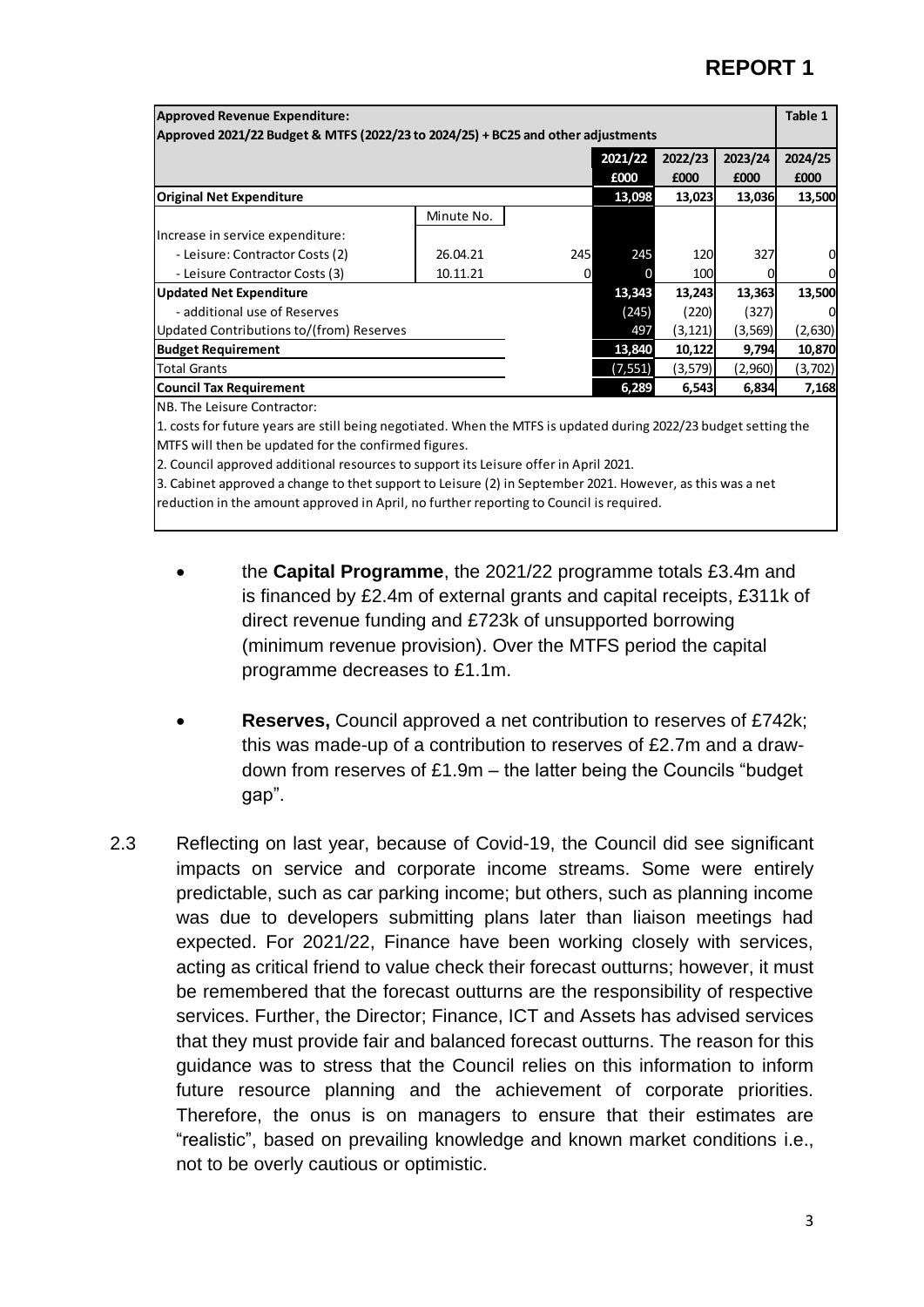#### **3. FINANCIAL PERFORMANCE - Revenue**

- 3.1 Providing an accurate forecast outturn based on the financial performance at Quarter 2 can be challenging as many things can occur between the end of September and the end of the financial year; as the impact of the Coronavirus Pandemic over the past year has clearly shown.
- 3.2 It is fair to say that at the time of drafting this report, the impacts of the pandemic are still being felt, directly and indirectly by the Council and of course by both our residents and businesses.

#### **Revenue Headlines**

- 3.3 The forecast outturn for the current financial year and the impact over the MTFS is summarised in paragraphs 3.4 to 3.12 below. It should be noted that the following "service" forecast outturns are net of Covid 19 expenditure/lost income that is to be financed from the CV19 Internal Recovery Earmarked Reserve for quarter 1. If there is residual Covid 19 expenditure/lost income, this is considered "business as usual" as it will be financed from the General Fund.
- 3.4 **2021/22**; in respect of the Updated Net Expenditure budget of £13.432m, the forecast outturn is £13.539m, which represents an overspend of the budget by £107k. A "financial" variance analysis based on both Portfolio and Director service categorisation, and an accompanying Reserve analysis is shown at **Appendix 2** and summarised in **Table 2** below. The reasons for variances greater than £25k is shown in **Appendix 3**.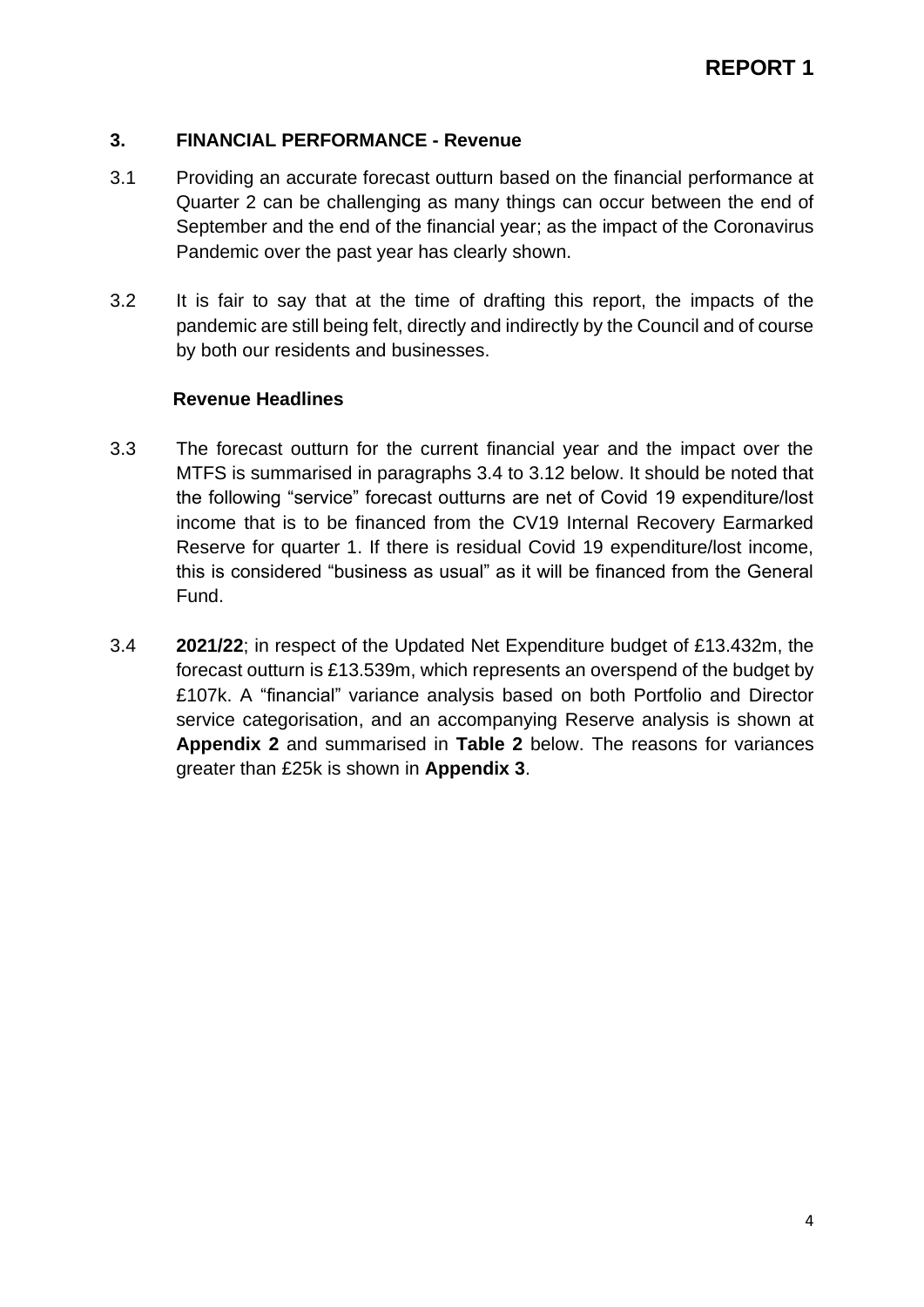| Summary of 2021/22 Revenue Budget Variances, by Director Service<br>Categorisation                        | <b>Table 2</b>                  |                            |          |                                      |
|-----------------------------------------------------------------------------------------------------------|---------------------------------|----------------------------|----------|--------------------------------------|
| Service                                                                                                   | <b>Updated</b><br><b>Budget</b> | <b>Forecast</b><br>Outturn | Variance | Commentary                           |
|                                                                                                           | £000                            | £000                       | £000     |                                      |
| <b>Chief Executive</b>                                                                                    | 223                             | 220                        | (3)      |                                      |
| Deputy Chief Executive                                                                                    | 1,549                           | 1,538                      |          | (11) Increased income on Harborough  |
|                                                                                                           |                                 |                            |          | Innovation Centre, less other small  |
|                                                                                                           |                                 |                            |          | overspends                           |
| Governance                                                                                                | 823                             | 1,062                      |          | 239 Reduced use of Car Parks         |
| Finance & Assets                                                                                          | 2,902                           | 3,086                      |          | 184 Provision for pay increase,      |
|                                                                                                           |                                 |                            |          | corporate vacancy saving,            |
|                                                                                                           |                                 |                            |          | Symington Building Service charge,   |
|                                                                                                           |                                 |                            |          | less savings on ICT, LRBP and other  |
|                                                                                                           |                                 |                            |          | smaller savings                      |
| Communities                                                                                               | 6,192                           | 5,931                      |          | (261) Savings on Communication,      |
|                                                                                                           |                                 |                            |          | Homelessness, Housing, Waste,        |
|                                                                                                           |                                 |                            |          | Recycling and other smaller savings  |
| Planning                                                                                                  | 886                             | 845                        |          | (41) Increased income on Development |
|                                                                                                           |                                 |                            |          | Control and other smaller savings    |
| <b>Net Direct Cost of Services</b>                                                                        | 12,575                          | 12,682                     | 107      |                                      |
| Finance & Assets: Capital Financing (*)                                                                   | 857                             | 857                        |          |                                      |
| <b>Net Expenditure</b>                                                                                    | 13,432                          | 13,539                     | 107      |                                      |
| NB.                                                                                                       |                                 |                            |          |                                      |
| * Einance 8, Accets are allocated to this item, but this item (Minimum Revenue Brovisian) is dependent on |                                 |                            |          |                                      |

Finance & Assets are allocated to this item, but this item (Minimum Revenue Provision) is dependent on other services actioning the capital programme.

#### **Pay Award**

- 3.5 It should be noted that included within the 2021/22 forecast estimate is a corporate increase in respect of employees pay. The Council was notified on in July that the national employers have proposed a pay increase of 1.75% for all staff; an increase of 1.75% represents an additional cost in 2021/22 of £163k. Over the MTFS this increases the pay budget by £669k. Members will recall that as part of the budget they approved the following employee pay indices for 2021/22 and for each year of the MTFS, totalling £658k:
	- 2021/22: 0%
	- 2021/22: 1%
	- 2022/23: 1.5%
	- 2023/24: 2%
- 3.6 As of October 2021, for those staff who are members of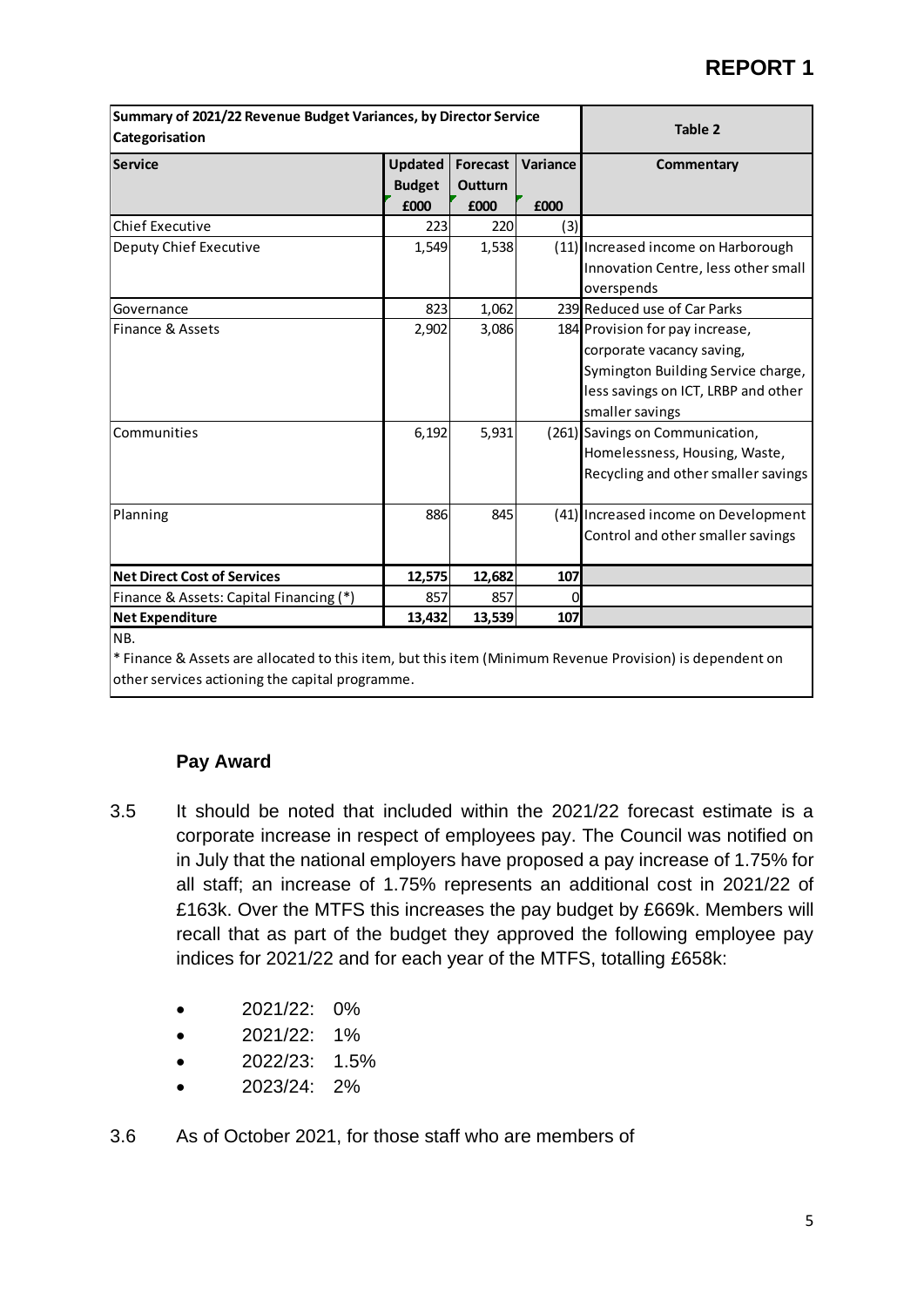- **Unison**, all respective staff have been consulted by the union and 79% from England, Wales and Northern Ireland voted to reject the offer. It is understood that respective staff and being balloted for industrial action.
- **Unite**, all respective staff have bene consulted by the union and 81% voted to reject the offer; of those 85% were supportive of taking industrial action.
- **GMB**, all respect staff have been consulted by the union and 75% voted to reject the offer. The union will now ballot on industrial action.

#### **Leisure Provision: SLM**

- 3.7 As noted in **Table 1**, in April 2021 Council approved an additional £245k support to SLM, the Councils Leisure service contract, for 2021/22; therefore, the total 2021/22 budget for leisure is £140k (including an income budget of £150k). Members will recall that for 2021/22 an open-book approach is being followed (i.e., no profit operating model). Against the total budget, the current forecast is showing a saving of £10k.
- 3.8 The final settlements have now been agreed with SLM and the final account is £134k better off than originally anticipated. This is due to credit income accrued over the summer of 2020. This will be transferred to reserves on receipt.

#### **Reserves**

- 3.9 Inevitably as the Council progresses through any year its use of reserves will flex depending on:
	- the macro and micro economic climate that the Council finds itself, and
	- along with its need to meet its corporate priorities and statutory obligations.
- 3.10 As required by the Reserves Strategy, considering the 2021/22 overspend of the revenue budget, Cabinet is asked to note that through the active management of reserves that the General Fund (Unallocated) Reserve is maintained at 20%, the approved minimum level of reserves.
- 3.11 Further, in respect of the budget gap for 2021/22, members will recall that when the budget was set in February, the Council was forecasting a budget gap of £1.9m (2.2). With the various budget changes noted within this report, the "Updated Budget" gap has increased to £2.2m (**Appendix 2**).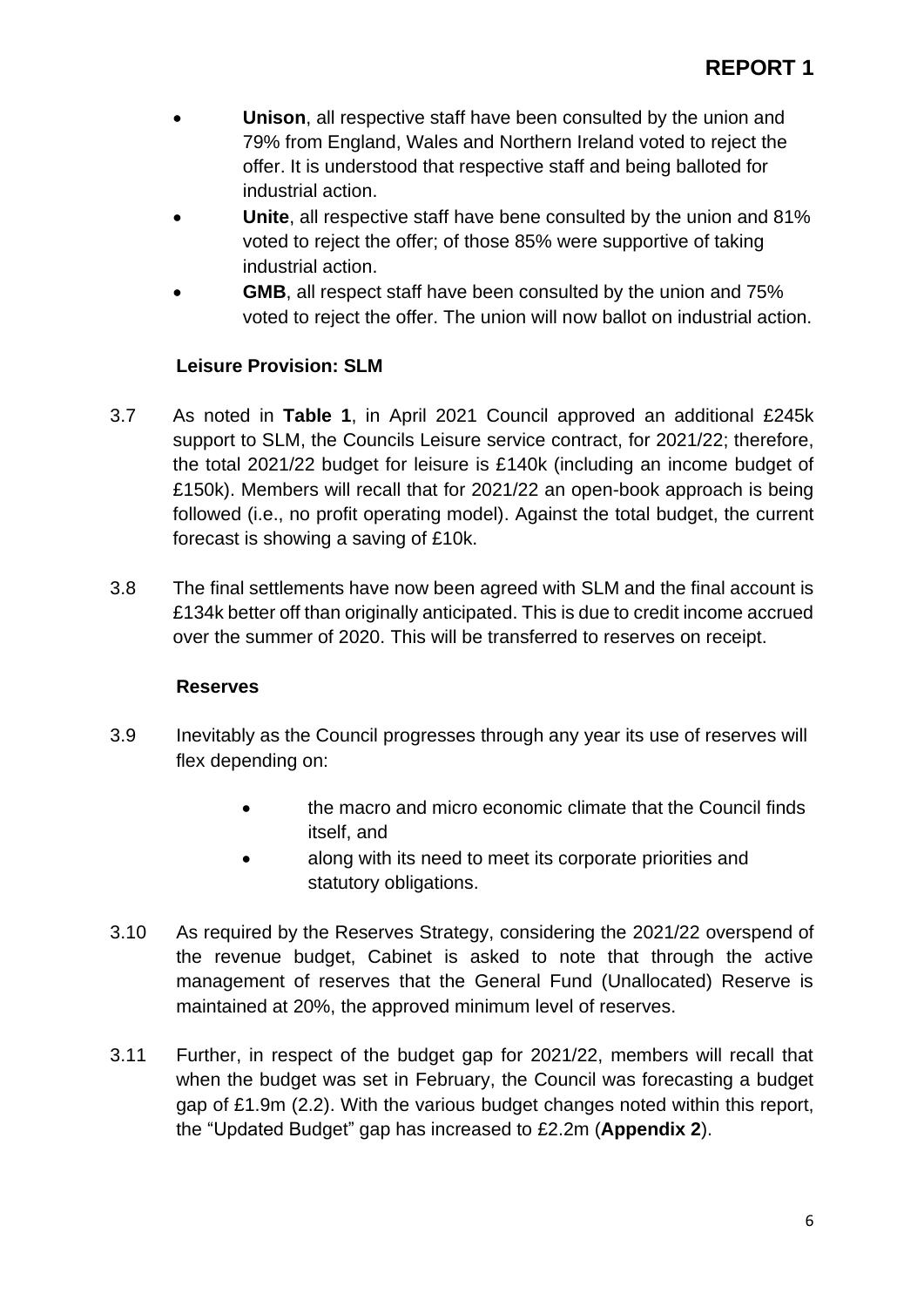#### **Implications over the MTFS**

3.12 As well as reflecting on the current year's financial performance, services are now asked as part of the budget setting process to also reflect on future years implications for their services so members can consider the potential impact for future decision-making and the achievement of its ambition to deliver financially sustainable services over the medium-term. At this time, as shown in **Table 3** below, that ambition is not achieved within the current MTFS period because, by the end of 2024/25, the Council is still required to draw down from reserves to achieve a balanced budget (i.e. the budget gap by 2024/25, based on "firm" BC25 savings is £1.3m).

|         | Updated Medium-Term Financial Strategy (2021/22 to 2024/25)                                      | Table 3       |          |          |          |          |
|---------|--------------------------------------------------------------------------------------------------|---------------|----------|----------|----------|----------|
|         | BC25 Tranche 2 & 3 "Firm" Savings                                                                | 2021/22       | 2023/24  | 2024/25  |          |          |
|         |                                                                                                  | Updated       | Forecast |          |          |          |
|         |                                                                                                  | <b>Budget</b> | Outturn  |          |          |          |
|         |                                                                                                  |               | £000     | £000     | £000     | £000     |
|         | Net Direct Cost of Services                                                                      | 12,575        | 12,578   | 12,111   | 12,067   | 12,332   |
| 크.      | Capital Financing                                                                                | 857           | 857      | 912      | 969      | 1,168    |
| Spend   | <b>Net Expenditure</b>                                                                           | 13,432        | 13,435   | 13,023   | 13,036   | 13,500   |
| Change  | 2022/23 to 2024/25                                                                               |               |          |          |          |          |
|         | - BC25 - Tranche 2                                                                               |               |          | (646)    | (583)    | (554)    |
| Service | - BC25 - Tranche 3                                                                               |               |          | (520)    | (736)    | (787)    |
|         | <b>Updated Net Expenditure</b>                                                                   | 13,432        | 13,435   | 11,857   | 11,717   | 12,159   |
|         | Contributions to/(from) Reserves                                                                 |               |          |          |          |          |
|         | - General Reserves                                                                               | (2,306)       | (2,758)  | (2, 559) | (2,739)  | (2,630)  |
|         | - Earmarked Reserves                                                                             | 2,677         | 2,716    | 824      | 816      | 1,341    |
|         | <b>Total Reserve Contributions</b>                                                               |               | (42)     | (1,735)  | (1, 923) | (1, 289) |
|         | <b>Budget Requirement</b>                                                                        |               | 13,393   | 10,122   | 9,794    | 10,870   |
|         | <b>Total Grants</b>                                                                              |               | (7, 104) | (3,579)  | (2,960)  | (3, 702) |
|         | <b>Council Tax Requirement</b>                                                                   | 6,289         | 6,289    | 6,543    | 6,834    | 7,168    |
|         | NB. Future years MTFS budgets have not been adjusted for the pay award as this award has not yet |               |          |          |          |          |
|         | been agreed.                                                                                     |               |          |          |          |          |

#### **4. FINANCIAL PERFORMANCE – Capital**

4.1 The Capital Programme for **2021/22** totals £3.4m, of which £2.5m was brought forward from previous years, £0.9m is in respect of new initiatives for 2021/22. The forecast outturn is £5.2m, which represents an underspend of the budget by £81k. A summary variance analysis is shown in **Table 4**, with a detail analysis, with associated commentary, is shown in **Appendix 4**.

| Summary of 2021/22 Capital Budget Variance Greater than £25,000 | Table 4                             |         |          |       |                                               |  |  |  |  |  |  |  |            |
|-----------------------------------------------------------------|-------------------------------------|---------|----------|-------|-----------------------------------------------|--|--|--|--|--|--|--|------------|
| <b>Service</b>                                                  | Updated   Forecast<br><b>Budget</b> | Outturn | Variance |       |                                               |  |  |  |  |  |  |  | Commentary |
|                                                                 | £000                                | £000    | £000     |       |                                               |  |  |  |  |  |  |  |            |
| Capital Projects Approved in previous years                     | 3,894                               | 3,786   | (108)    |       | -3% Netcall and Symington Rec Ground Pavilion |  |  |  |  |  |  |  |            |
| New Capital Proposals                                           | 1,353                               | 1,380   |          | 2%    |                                               |  |  |  |  |  |  |  |            |
| <b>Net Capital Programme</b>                                    | 5,247                               | 5,166   | (81)     | $-2%$ |                                               |  |  |  |  |  |  |  |            |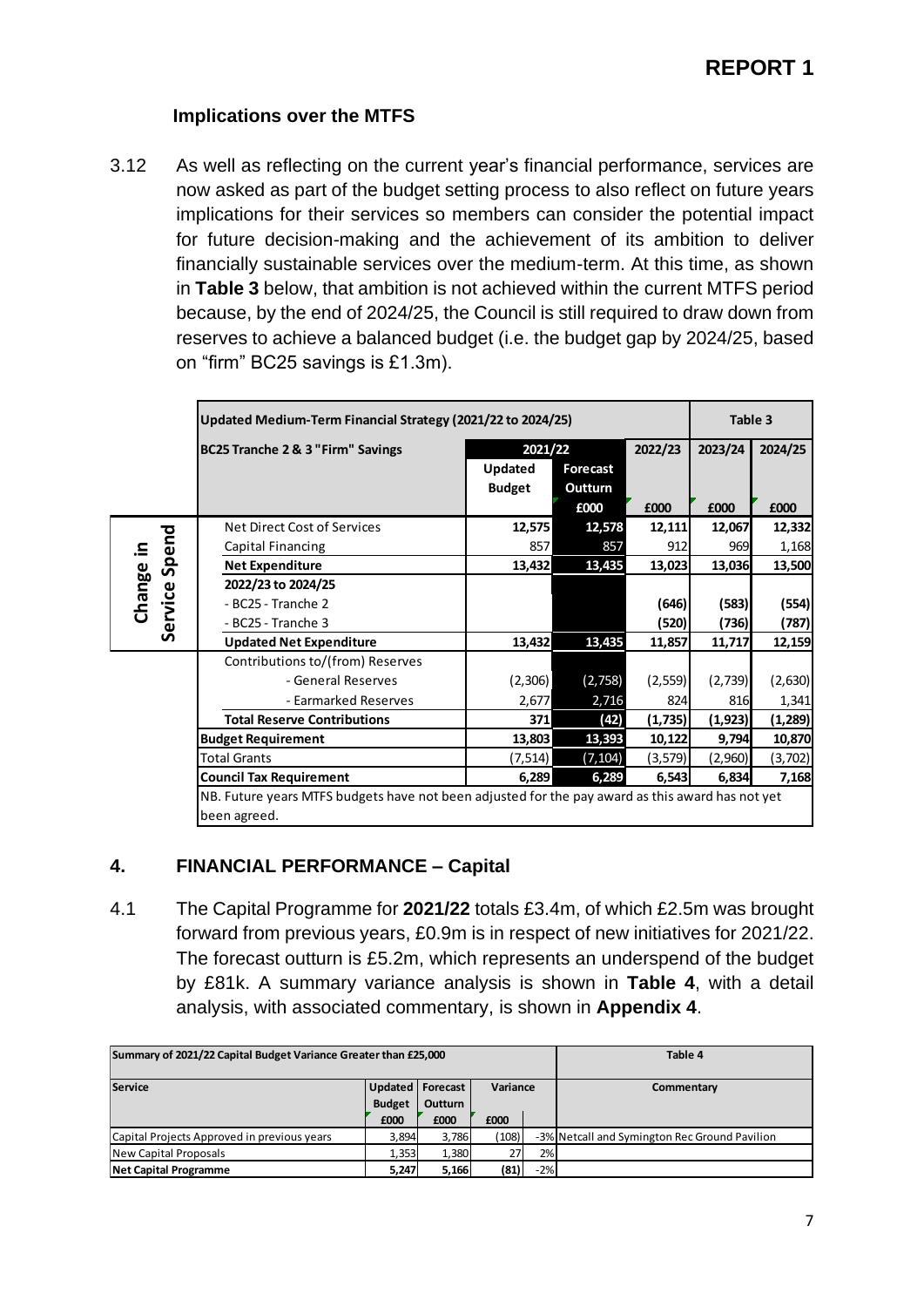#### **Disposal of Land at De Verdon Road, Lutterworth**

4.2 The Council completed on the sale of De Verdon Road to Stonewater, a social housing provider, on the 1<sup>st</sup> October 2021 and received £4,890,461. After the setting off of known costs when the Council was looking to self-develop and the more recent costs of disposal, the net capital receipt is £4,358,289. A detailed analysis is shown in **Appendix 5**.

#### **5. Impact of the Covid-19 Pandemic**

#### **Expenditure to be financed by the Council**

- 5.1 Members will recall that when they approved the 2021/22 Budget that the government was awarding the Council several CV19 related grants, which the Council has agreed to use to set-off expected corporate income losses.
- 5.2 As noted in 3.4, the net service expenditure has been netted down for the CV19 expenditure that is to be financed using the CV19 Internal Recovery Earmarked Reserve for quarter 1. To enable members to see the full impact of current year CV-19 expenditure or lost income, this is shown in **Table 5** along with whether the item is being financed from within service expenditure or the earmarked reserve. In summary the expenditure/income to be financed from the CV19 Internal Recovery Earmarked Reserve totals £166k.

| 2021/22 - CV19 Related Expenditure and Lost Income |                         |                                                                                                                    |                                                              | Table 5             |
|----------------------------------------------------|-------------------------|--------------------------------------------------------------------------------------------------------------------|--------------------------------------------------------------|---------------------|
|                                                    | <b>CV19 Expenditure</b> | <b>CV19 Lost Income</b>                                                                                            | <b>Financing</b>                                             |                     |
| <b>Service</b>                                     | Commentary              | Commentary                                                                                                         | <b>CV19 Internal</b><br>Recovery<br><b>Earmarked Reserve</b> | <b>General Fund</b> |
|                                                    | £000                    | £000                                                                                                               | £000                                                         | £000                |
| <b>Chief Executive</b>                             | <sup>0</sup>            | 0                                                                                                                  | 0                                                            | 0                   |
| Deputy Chief Executive                             | 6 Market Hall           | 42 Market Hall - footfall down with<br>some small mitigation from<br>Government funding                            | 48                                                           | 0                   |
| Governance                                         | 0                       | 52 Car Parking - income down for both<br>car parks and permits, partly<br>mitigated by Government funding          | 52                                                           | 0                   |
| Finance & Assets                                   | 0 Corporate             | 66 Interest and Investment Income<br>down because of the continued<br>reduction in interest rates and<br>dividends | 66                                                           |                     |
| Communities                                        | O                       | O                                                                                                                  | 0                                                            | 0                   |
| Planning                                           | 0                       | O                                                                                                                  | <sup>0</sup>                                                 | 0                   |
| <b>Total</b>                                       | 6                       | 160                                                                                                                | 166                                                          | $\mathbf 0$         |

#### **Government Grants Awarded to the Councils Community**

5.3 Members will recall that since the start of the pandemic the Council has been acting as agent for the Government and awarding a varied range of grants to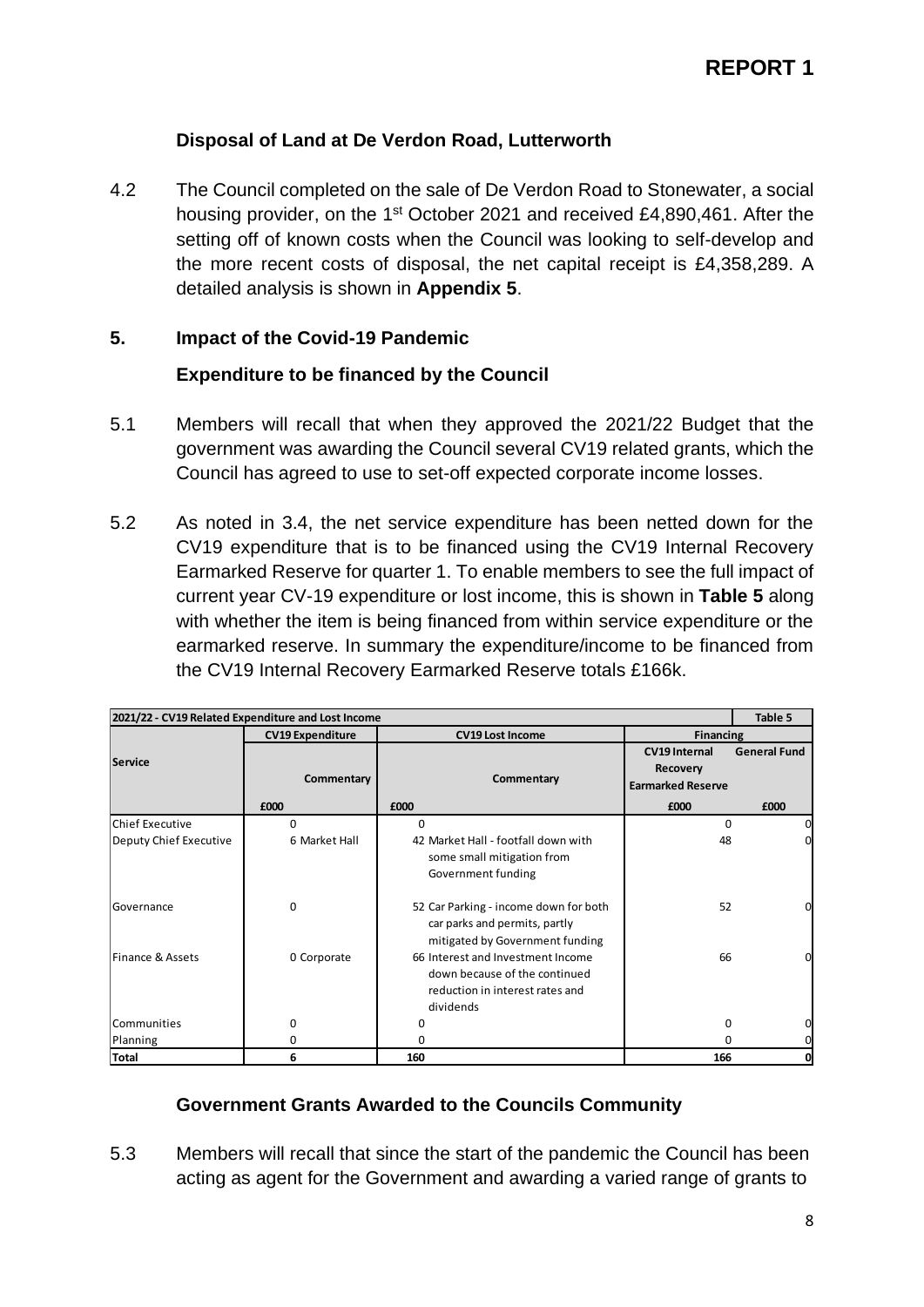both its business and residential community. From the 1<sup>st</sup> April 2021 the government still required the Council to deliver a number of grants; a summary analysis is shown below in **Table 6**.

| <b>ANALYSIS OF GRANTS SINCE 1ST APRIL 2021</b>                                                                    |                                              | <b>TABLE 6</b>                                            |
|-------------------------------------------------------------------------------------------------------------------|----------------------------------------------|-----------------------------------------------------------|
| <b>TYPE OF GRANT</b>                                                                                              | Grants from 1/4/2021<br><b>PAYMENTS</b><br>£ | <b>Grants from 1/4/2021</b><br><b>NO OF GRANTS</b><br>No. |
| National Lockdown Grant & Closed Lockdown Payment.<br>These grants will be combined and paid as a single payment. | 238,512                                      | 29                                                        |
| National Lockdown Grant                                                                                           | 234,187                                      | 89                                                        |
| <b>Local Restrictions Support Grant</b>                                                                           | 51,175                                       | 60                                                        |
| Additional Restrictions Grant - discretionary grant                                                               | 896,657                                      | 476                                                       |
| Test and trace self isolation payments                                                                            | 52,500                                       | 105                                                       |
| <b>Restart Grant</b>                                                                                              | 4,021,375                                    | 541                                                       |
| <b>TOTAL</b>                                                                                                      | 5,494,406                                    | 1,300                                                     |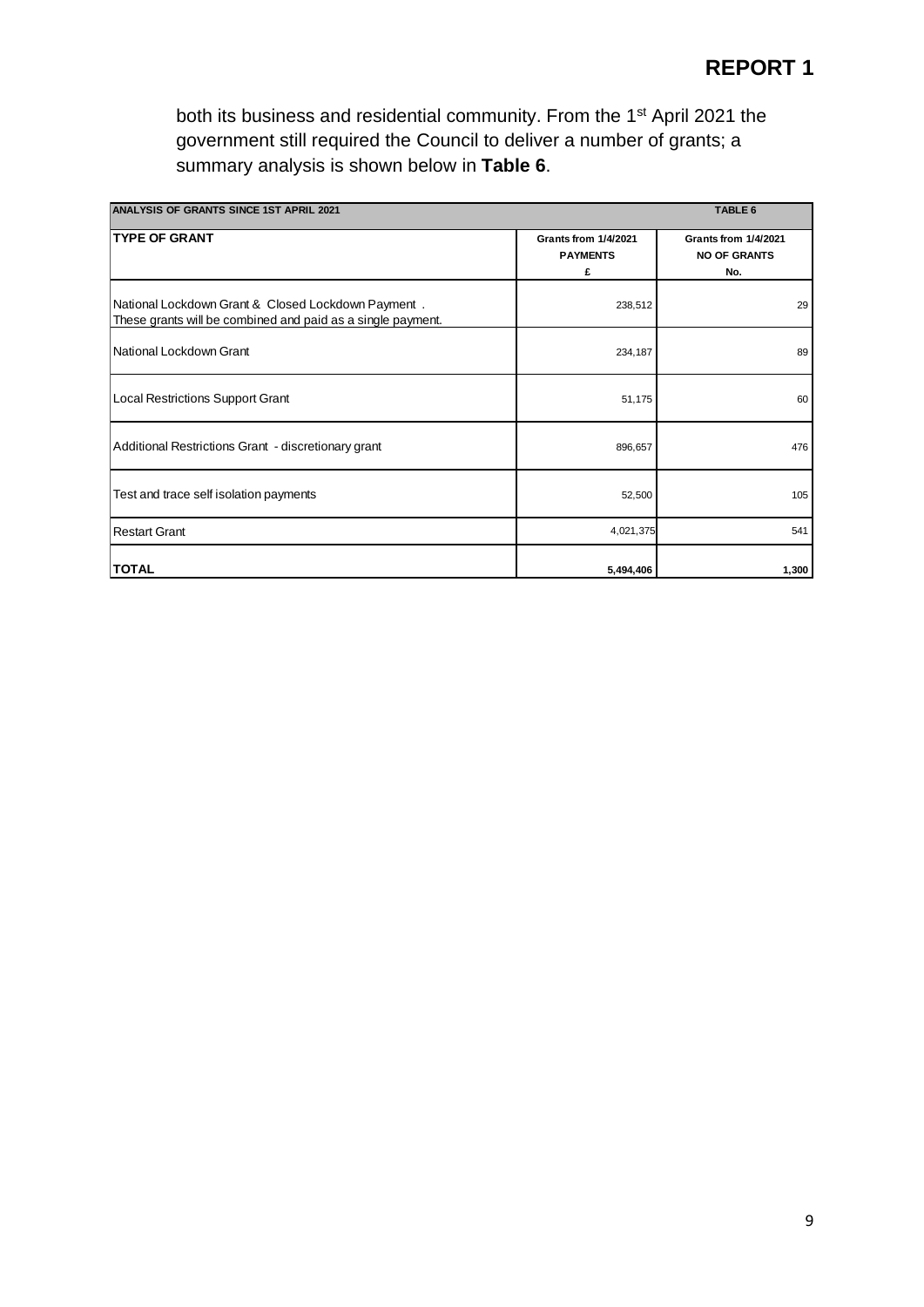### **Appendix 1**

#### **Summary Revenue Budgets and Capital Programme for 2021/22 Budget and MTFS (2022/23 to 2024/25)**

| <b>REVENUE</b>                                                                |          |          |          |         |  |  |  |  |  |  |  |
|-------------------------------------------------------------------------------|----------|----------|----------|---------|--|--|--|--|--|--|--|
| Approved 2021/22 Budget & Medium-Term Financial Strategy (2022/23 to 2024/25) |          |          |          |         |  |  |  |  |  |  |  |
|                                                                               | 2021/22  | 2022/23  | 2023/24  | 2024/25 |  |  |  |  |  |  |  |
|                                                                               | £000     | £000     | £000     | £000    |  |  |  |  |  |  |  |
| <b>Net Direct Cost of Services</b>                                            | 12,241   | 12,111   | 12,067   | 12,332  |  |  |  |  |  |  |  |
| Capital Financing                                                             | 857      | 912      | 969      | 1,168   |  |  |  |  |  |  |  |
| <b>Net Expenditure</b>                                                        | 13,098   | 13,023   | 13,036   | 13,500  |  |  |  |  |  |  |  |
| Contributions to/(from) Reserves                                              |          |          |          |         |  |  |  |  |  |  |  |
| - General Reserves                                                            | (1,935)  | (2, 559) | (2,739)  | (2,630) |  |  |  |  |  |  |  |
| - Earmarked Reserves                                                          | 2,677    | (342)    | (503)    |         |  |  |  |  |  |  |  |
|                                                                               | 742      | (2,901)  | (3, 242) | (2,630) |  |  |  |  |  |  |  |
| <b>Budget Requirement</b>                                                     | 13,840   | 10,122   | 9,794    | 10,870  |  |  |  |  |  |  |  |
| <b>Total Grants</b>                                                           | (7, 551) | (3,579)  | (2,960)  | (3,702) |  |  |  |  |  |  |  |
| <b>Council Tax Requirement</b>                                                | 6,289    | 6,543    | 6,834    | 7,168   |  |  |  |  |  |  |  |

| <b>CAPITAL PROGRAMME</b>              |                                                                               |         |         |         |  |  |  |  |  |  |  |
|---------------------------------------|-------------------------------------------------------------------------------|---------|---------|---------|--|--|--|--|--|--|--|
|                                       | Approved 2021/22 Budget & Medium-Term Financial Strategy (2022/23 to 2024/25) |         |         |         |  |  |  |  |  |  |  |
|                                       | 2021/22                                                                       | 2022/23 | 2023/24 | 2024/25 |  |  |  |  |  |  |  |
|                                       | £000                                                                          | £000    | £000    | £000    |  |  |  |  |  |  |  |
| Capital Projects Approved in previous | 2,512                                                                         | 7,057   | 1,835   | 1,065   |  |  |  |  |  |  |  |
| years (either commenced or to start)  |                                                                               |         |         |         |  |  |  |  |  |  |  |
|                                       |                                                                               |         |         |         |  |  |  |  |  |  |  |
| <b>New Capital Proposals</b>          |                                                                               |         |         |         |  |  |  |  |  |  |  |
| ICT & Transformation                  | 280                                                                           | 150     | 100     |         |  |  |  |  |  |  |  |
| Lifeline                              | 40                                                                            | O       | Ω       |         |  |  |  |  |  |  |  |
| Environmental                         | 59                                                                            | O       | 0       |         |  |  |  |  |  |  |  |
| Lutterworth Town Centre Heritage      | 530                                                                           | Ω       | 0       |         |  |  |  |  |  |  |  |
| Action Zone                           |                                                                               |         |         |         |  |  |  |  |  |  |  |
| Total                                 | 3,421                                                                         | 7,207   | 1,935   | 1,065   |  |  |  |  |  |  |  |
| <b>Sources of Finance</b>             |                                                                               |         |         |         |  |  |  |  |  |  |  |
| External Funding & Grants             | 1,571                                                                         | 720     | 720     | 720     |  |  |  |  |  |  |  |
| Capital Receipts                      | 816                                                                           | 3,650   | 450     | 50      |  |  |  |  |  |  |  |
| Service Charges                       | 61                                                                            | 6       | 6       | 17      |  |  |  |  |  |  |  |
| Direct Revenue Financing              | 250                                                                           | 150     | 100     | 0       |  |  |  |  |  |  |  |
| Unsupported Borrowing (MRP)           | 723                                                                           | 2,681   | 659     | 278     |  |  |  |  |  |  |  |
|                                       |                                                                               |         |         |         |  |  |  |  |  |  |  |
| <b>Total</b>                          | 3,421                                                                         | 7,207   | 1,935   | 1,065   |  |  |  |  |  |  |  |
| <b>Net Cost of Capital Programme</b>  |                                                                               |         |         |         |  |  |  |  |  |  |  |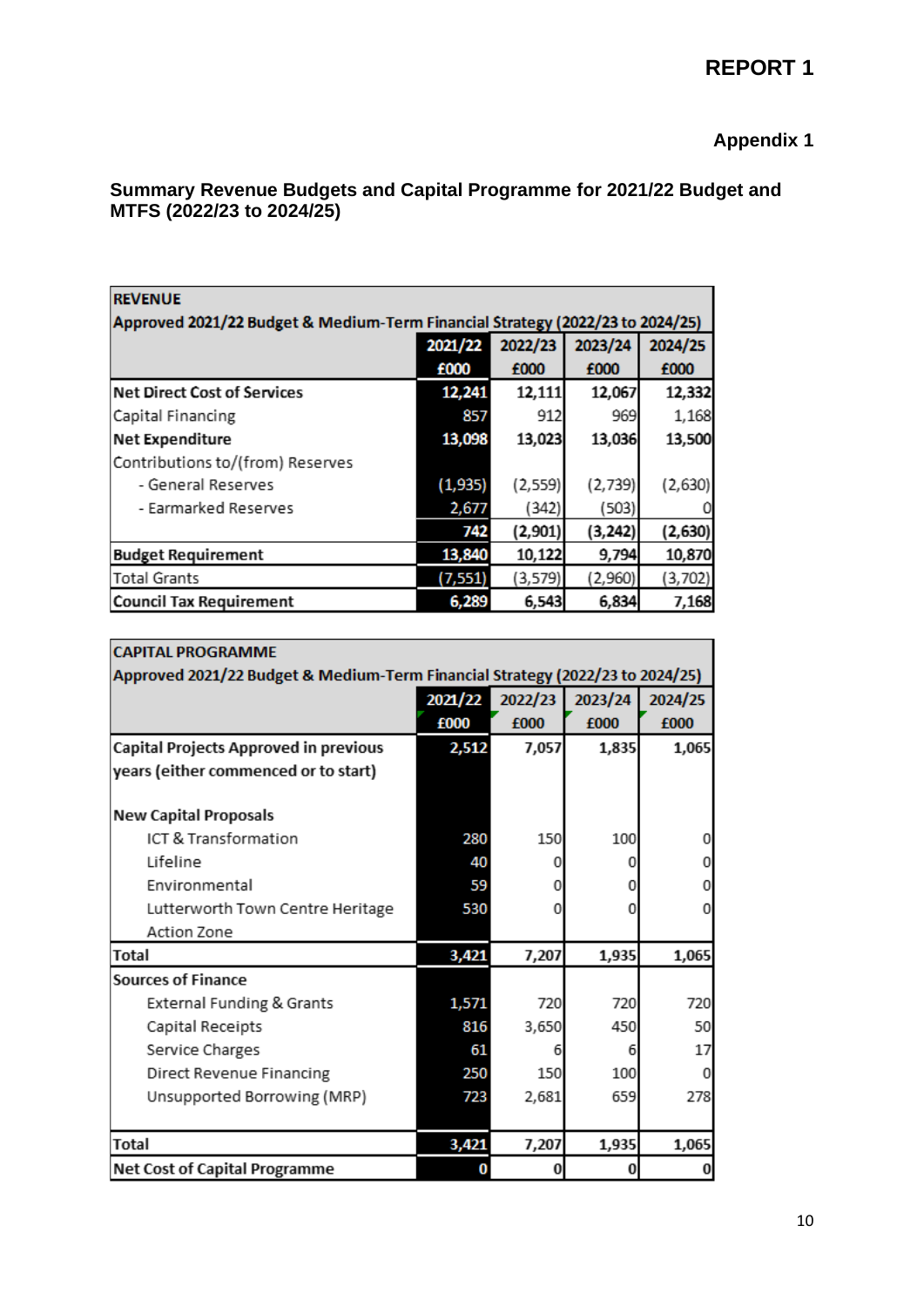| 2021/22 Revenue Forecast Outturn and Variance Analysis by Portfolio & Director Service<br>Categorisation |                                                             |                           |                                                       |                                    |                                                      |                                                   |                          |                                                          |                  | <b>Appendix 2</b>          |                    |                 |
|----------------------------------------------------------------------------------------------------------|-------------------------------------------------------------|---------------------------|-------------------------------------------------------|------------------------------------|------------------------------------------------------|---------------------------------------------------|--------------------------|----------------------------------------------------------|------------------|----------------------------|--------------------|-----------------|
| 2020/21<br>Outturn                                                                                       | <b>Service Analysis - BY</b><br><b>PORTFOLIO</b>            | Original<br><b>Budget</b> | <b>BC25:</b><br><b>Tranche 2</b><br>"Firm<br>Savings" | <b>BC25:</b><br>Tranche 3<br>"Firm | <b>Approved</b><br><b>Budget</b><br><b>Increases</b> | <b>Virements</b><br>& Reserve<br><b>Movements</b> | Updated<br><b>Budget</b> | <b>Forecast</b><br><b>Actual</b><br>Quarter <sub>2</sub> | CV19<br>Spend    | <b>Forecast</b><br>Outturn | Variance           |                 |
| £000                                                                                                     |                                                             | £000                      | £000                                                  | Savings"<br>£000                   | £000                                                 | £000                                              | £000                     | £000                                                     | £000             | £000                       | £000               |                 |
|                                                                                                          |                                                             |                           |                                                       |                                    |                                                      |                                                   |                          |                                                          |                  |                            |                    |                 |
|                                                                                                          | 3,289 Finance                                               | 2,730                     | 327                                                   | (48)                               | 0                                                    | 10                                                | 3,019                    | 2,863                                                    | (66)             | 2,797                      | (222)              | $-7%$           |
|                                                                                                          | 5,376 Planning, Environment & Waste                         | 5,342                     | (199)                                                 | 0                                  | 0                                                    | (3)                                               | 5,140                    | 4,973                                                    | $\Omega$         | 4,973                      | (167)              | $-3.2%$         |
|                                                                                                          | 1,159 Wellbeing, Communities & Housing                      | 1,134                     | 0                                                     | (48)                               | 245                                                  | 55                                                | 1,386                    | 1,256                                                    | 0                | 1,256                      | (130)              | $-9.4%$         |
|                                                                                                          | 399 Strategy (aka Planning & Regeneration)                  | 723                       | (23)                                                  | (5)                                | 0                                                    | 257                                               | 952                      | 963                                                      | (48)             | 915                        | (37)               | $-3.9%$         |
|                                                                                                          | 3,372 Corporate & Regulatory Services                       | 2,366                     | (66)                                                  | (195)                              | $\Omega$                                             | 27                                                | 2,132                    | 2,677                                                    | (52)             | 2,625                      | 493                | 23.1%           |
|                                                                                                          | 0 Contingency (including Pay/Services/FCC                   | (54)                      |                                                       | $\Omega$                           | O                                                    | $\mathbf 0$                                       | (54)                     | 116                                                      |                  | 116                        | 170                | $-314.8%$       |
|                                                                                                          | Inflation)                                                  |                           |                                                       |                                    |                                                      |                                                   |                          |                                                          |                  |                            |                    |                 |
|                                                                                                          | 13,595 Net Direct Cost of Services                          | 12,241                    | 39                                                    | (296)                              | 245                                                  | 346                                               | 12,575                   | 12.848                                                   | (166)            | 12,682                     | 107                | 0.9%            |
|                                                                                                          | 820 Capital Financing                                       | 857                       | $\Omega$                                              | $\Omega$                           | $\Omega$                                             | $\Omega$                                          | 857                      | 857                                                      | $\Omega$         | 857                        | $\Omega$           | 0.0%            |
|                                                                                                          | 14,415 Net Expenditure                                      | 13.098                    | 39                                                    | (296)                              | 245                                                  | 346                                               | 13,432                   | 13.705                                                   | (166)            | 13.539                     | 107                | 0.8%            |
|                                                                                                          |                                                             |                           |                                                       |                                    |                                                      |                                                   |                          |                                                          |                  |                            |                    |                 |
| 2020/21                                                                                                  | <b>Service Analysis - BY</b>                                | Original                  | <b>BC25:</b>                                          | <b>BC25:</b>                       | <b>Approved</b>                                      | <b>Virements</b>                                  | Updated                  | <b>Forecast</b>                                          | <b>CV19</b>      | <b>Forecast</b>            | Variance           |                 |
| Outturn                                                                                                  |                                                             | <b>Budget</b>             | Tranche 2                                             | <b>Tranche 3</b>                   | <b>Budget</b>                                        | & Reserve                                         | <b>Budget</b>            | <b>Actual</b>                                            | Spend            | Outturn                    |                    |                 |
| £000                                                                                                     | <b>DIRECTOR</b>                                             | £000                      | £000                                                  | £000                               | <b>Increases</b><br>£000                             | <b>Movements</b><br>£000                          | £000                     | Quarter <sub>2</sub><br>£000                             | £000             | £000                       | £000               |                 |
|                                                                                                          |                                                             |                           |                                                       |                                    |                                                      |                                                   |                          |                                                          |                  |                            |                    |                 |
|                                                                                                          | 293 Chief Executive                                         | 301                       | $\Omega$                                              | $\Omega$                           | $\Omega$                                             | (78)                                              | 223                      | 220                                                      | $\Omega$         | 220                        | (3)                | $-1%$           |
|                                                                                                          | 1,561 Deputy Chief Executive                                | 1,197                     | 315                                                   | (130)                              | $\Omega$                                             | 167                                               | 1,549                    | 1,586                                                    | (48)             | 1,538                      | (11)               | $-0.7%$         |
|                                                                                                          | 2,011 Governance                                            | 975                       | (66)                                                  | (80)                               | 0                                                    | (6)                                               | 823                      | 1,114                                                    | (52)             | 1,062                      | 239                | 29.0%           |
|                                                                                                          | 2,637 Finance & Assets                                      | 2,845                     | (77)                                                  | (48)                               | 0                                                    | 182                                               | 2,902                    | 3,152                                                    | (66)             | 3,086                      | 184                | 6.3%            |
|                                                                                                          | 6,028 Communities                                           | 5,930                     |                                                       | (38)                               | 245                                                  | 55                                                | 6,192                    | 5,931                                                    | $\Omega$         | 5,931                      | (261)              | $-4.2%$         |
|                                                                                                          | 1,065 Planning                                              | 993                       | (133)<br>39                                           | 0                                  | $\Omega$                                             | 26                                                | 886<br>12,575            | 845                                                      |                  | 845                        | (41)<br>107        | $-4.6%$         |
|                                                                                                          | 13,595 Net Direct Cost of Services<br>820 Capital Financing | 12,241<br>857             | $\Omega$                                              | (296)<br>$\mathbf 0$               | 245<br>$\mathbf 0$                                   | 346<br>$\Omega$                                   | 857                      | 12,848<br>857                                            | (166)            | 12,682<br>857              | $\Omega$           | 0.9%<br>0.0%    |
|                                                                                                          | 14,415 Net Expenditure                                      | 13,098                    | 39                                                    | (296)                              | 245                                                  | 346                                               | 13,432                   | 13,705                                                   | (166)            | 13,539                     | 107                | 0.8%            |
|                                                                                                          |                                                             |                           |                                                       |                                    |                                                      |                                                   |                          |                                                          |                  |                            |                    |                 |
| 2020/21                                                                                                  |                                                             | Original                  | <b>BC25:</b>                                          | <b>BC25:</b>                       | <b>Approved</b>                                      | <b>Virements</b>                                  | Updated                  | Forecast                                                 | CV19             | <b>Forecast</b>            | Variance           |                 |
| Outturn                                                                                                  | <b>Reconciliation to Council Tax</b>                        | <b>Budget</b>             |                                                       | Tranche 2 Tranche 3                | <b>Budget</b>                                        | & Reserve                                         | <b>Budget</b>            | <b>Actual</b>                                            | Spend            | Outturn                    |                    |                 |
|                                                                                                          | Requirement                                                 |                           |                                                       |                                    | <b>Increases</b>                                     | <b>Movements</b>                                  |                          | Quarter <sub>2</sub>                                     |                  |                            |                    |                 |
| £000                                                                                                     |                                                             | £000                      | £000                                                  | £000                               | £000                                                 | £000                                              | £000                     | £000                                                     | £000             | £000                       | £000               |                 |
|                                                                                                          | 14,415 Net Expenditure                                      | 13,098                    | 39                                                    | (296)                              | 245                                                  | 346                                               | 13,432                   | 13,705                                                   | (166)            | 13,539                     | 107                | 0.8%            |
| (854)                                                                                                    | Contributions to/(from) Reserves<br>- General Reserves      | (1,935)                   | (39)                                                  | 296                                | (245)                                                | (383)                                             | (2, 306)                 | (2,633)                                                  | $\Omega$         | (2,758)                    | (452)              | 19.6%           |
| (137)                                                                                                    | - Earmarked Reserves                                        | 2,550                     | ŋ                                                     | 0                                  | n                                                    | $\mathbf 0$                                       | 2,550                    | 2,642                                                    | 0                | 2,550                      | $\Omega$           | 0.0%            |
|                                                                                                          | - Earmarked Reserves - CV19                                 | 127                       |                                                       | $\mathbf 0$                        | O                                                    | $\mathbf 0$                                       | 127                      |                                                          | 166              | 166                        | 39                 | 30.7%           |
| (991)                                                                                                    |                                                             | 742                       | (39)                                                  | 296                                | (245)                                                | (383)                                             | 371                      |                                                          | 166              | (42)                       | (413)              | $-111.3%$       |
|                                                                                                          |                                                             |                           |                                                       |                                    |                                                      |                                                   |                          |                                                          |                  |                            |                    |                 |
|                                                                                                          | 13,424 Budget Requirement                                   | 13,840                    | 0                                                     | 0                                  | O                                                    | (37)                                              | 13,803                   | 13,714                                                   | O                | 13,497                     | (306)              | $-2.2%$         |
| (7, 356)                                                                                                 | Corporate Funding & Grants<br>6,068 Council Tax Requirement | (7, 551)<br>6,289         |                                                       |                                    |                                                      | 37<br>o                                           | (7, 514)<br>6,289        | (7, 425)<br>6,289                                        | $\mathbf 0$<br>o | (7, 208)<br>6,289          | 306<br>$\mathbf 0$ | $-4.1%$<br>0.0% |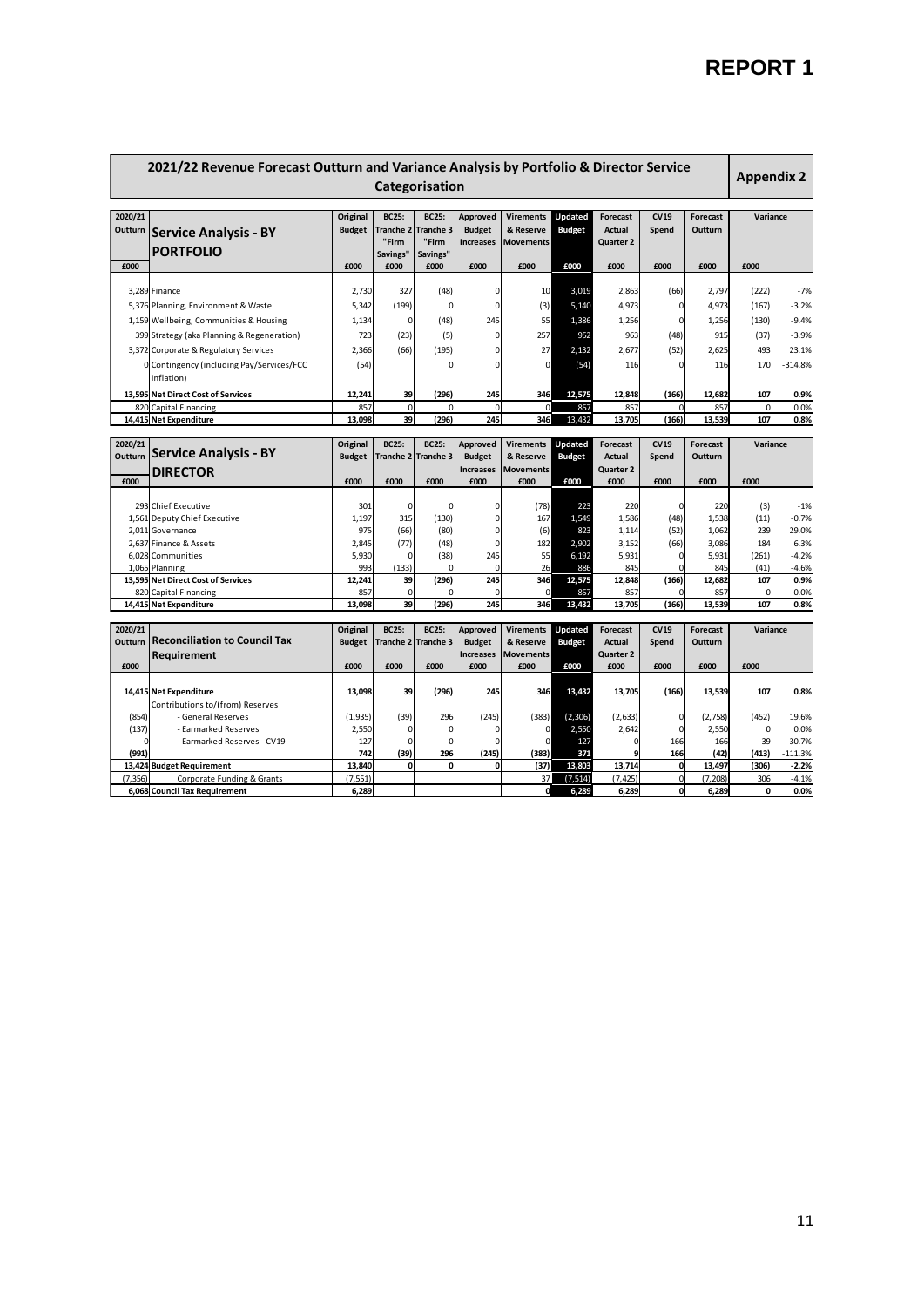| 2021/22 Reserve Movements                                      |               |                   | <b>Appendix 2 (continued)</b> |                  |  |  |  |  |  |
|----------------------------------------------------------------|---------------|-------------------|-------------------------------|------------------|--|--|--|--|--|
|                                                                | Original      | Updated           | <b>CV19</b>                   | Forecast         |  |  |  |  |  |
|                                                                | <b>Budget</b> | <b>Budget</b>     | Spend                         | Outturn          |  |  |  |  |  |
|                                                                |               |                   |                               |                  |  |  |  |  |  |
|                                                                | £000          | £000              | £000                          | £000             |  |  |  |  |  |
|                                                                |               |                   |                               |                  |  |  |  |  |  |
| <b>General Fund (Unallocated) Reserve</b><br>b/f               | 2,882         |                   |                               |                  |  |  |  |  |  |
| Cont from/(to) Services                                        | (1,935)       | 2,882<br>(2, 306) |                               | 2,882<br>(2,758) |  |  |  |  |  |
| Cont from/(to) Budget Surplus Reserve                          | 1,673         | 2,110             |                               | 2,551            |  |  |  |  |  |
| c/f                                                            | 2,620         | 2,686             |                               | 2,675            |  |  |  |  |  |
| Net Expenditure                                                | 13,098        |                   | 13,098 Net Expless CV19 cont. | 13,373           |  |  |  |  |  |
| Min Level<br>Reserves<br>Gen Fund Minimum @ 20%                | 2,620         | 2,686             |                               | 2,675            |  |  |  |  |  |
| Are Reserves maintained at 20% of Net                          | Yes           | Yes               |                               | Yes              |  |  |  |  |  |
| <b>Expenditure</b>                                             |               |                   |                               |                  |  |  |  |  |  |
| > Earmarked Reserves                                           |               |                   |                               |                  |  |  |  |  |  |
| <b>Budget Surplus Reserve</b>                                  |               |                   |                               |                  |  |  |  |  |  |
| b/f                                                            |               |                   |                               |                  |  |  |  |  |  |
| Cont from/(to) General Fund                                    | (1,673)       | (2, 110)          |                               | (2, 551)         |  |  |  |  |  |
| Cont from/(to) Earmarked Reserves                              | 1,673         | 2,043             |                               | 2,532            |  |  |  |  |  |
| c/f                                                            | 0             | (67)              |                               | (19)             |  |  |  |  |  |
| <b>CV19 Internal Recovery Reserve</b>                          |               | 947               |                               |                  |  |  |  |  |  |
| b/f<br>Cont from/(to) Services                                 | 947<br>(220)  | (220)             | (166)                         | 947<br>(166)     |  |  |  |  |  |
| Cont from/(to) Corp Funding & Grants                           | 347           | 347               |                               | 347              |  |  |  |  |  |
| Cont from/(to) Earmarked Reserves                              | 0             |                   |                               |                  |  |  |  |  |  |
| c/f                                                            | 1,074         | 1,074             |                               | 1,128            |  |  |  |  |  |
| Projects, Risk & Smoothing Reserve                             |               |                   |                               |                  |  |  |  |  |  |
| b/f                                                            | 316           | 316               |                               | 316              |  |  |  |  |  |
| Cont from/(to) Corp Funding & Grants                           | 1,005         | 1,005             |                               | 1,005            |  |  |  |  |  |
| Cont from/(to) Budget Surplus                                  | (402)         | (402)             |                               | (402)            |  |  |  |  |  |
| <b>Earmarked Reserve</b>                                       |               |                   |                               |                  |  |  |  |  |  |
| c/f                                                            | 919           | 919               |                               | 919              |  |  |  |  |  |
| <b>Capital &amp; Contract Reserve</b><br>b/f                   | 403           | 403               |                               | 403              |  |  |  |  |  |
| Cont from/(to) Budget Surplus                                  | 0             |                   |                               | 0                |  |  |  |  |  |
| <b>Earmarked Reserve</b>                                       |               |                   |                               |                  |  |  |  |  |  |
| c/f                                                            | 403           | 403               |                               | 403              |  |  |  |  |  |
| <b>Transformation Reserve</b>                                  |               |                   |                               |                  |  |  |  |  |  |
| b/f                                                            | 2,000         | 2,000             |                               | 2,000            |  |  |  |  |  |
| Cont from/(to) Budget Surplus                                  |               |                   |                               |                  |  |  |  |  |  |
| <b>Earmarked Reserve</b>                                       |               |                   |                               |                  |  |  |  |  |  |
| c/f                                                            | 2,000         | 2,000             |                               | 2,000            |  |  |  |  |  |
| <b>Community, Economic &amp; Infrastructure Reserve</b><br>b/f | 2,411         | 2,411             |                               | 2,411            |  |  |  |  |  |
| Cont from/(to) Corp Funding & Grants                           | 308           | 308               |                               | 308              |  |  |  |  |  |
| Cont from/(to) Budget Surplus                                  | (1, 271)      | (1, 271)          |                               | (1, 271)         |  |  |  |  |  |
| <b>Earmarked Reserve</b>                                       |               |                   |                               |                  |  |  |  |  |  |
| c/f                                                            | 1,448         | 1,448             |                               | 1,448            |  |  |  |  |  |
| <b>Commercial Investment Reserve</b>                           |               |                   |                               |                  |  |  |  |  |  |
| b/f                                                            | 1,890         | 1,890             |                               | 1,890            |  |  |  |  |  |
| Cont from/(to) Services                                        | (88)          | (88)              |                               | (88)             |  |  |  |  |  |
| Cont from/(to) Corp Funding & Grants                           | 1,325         | 1,325             |                               | 1,325            |  |  |  |  |  |
| Cont from/(to) Budget Surplus                                  | 0             | (370)             |                               | (859)            |  |  |  |  |  |
| <b>Earmarked Reserve</b><br>c/f                                | 3,127         | 2,757             |                               | 2,268            |  |  |  |  |  |
|                                                                |               |                   |                               |                  |  |  |  |  |  |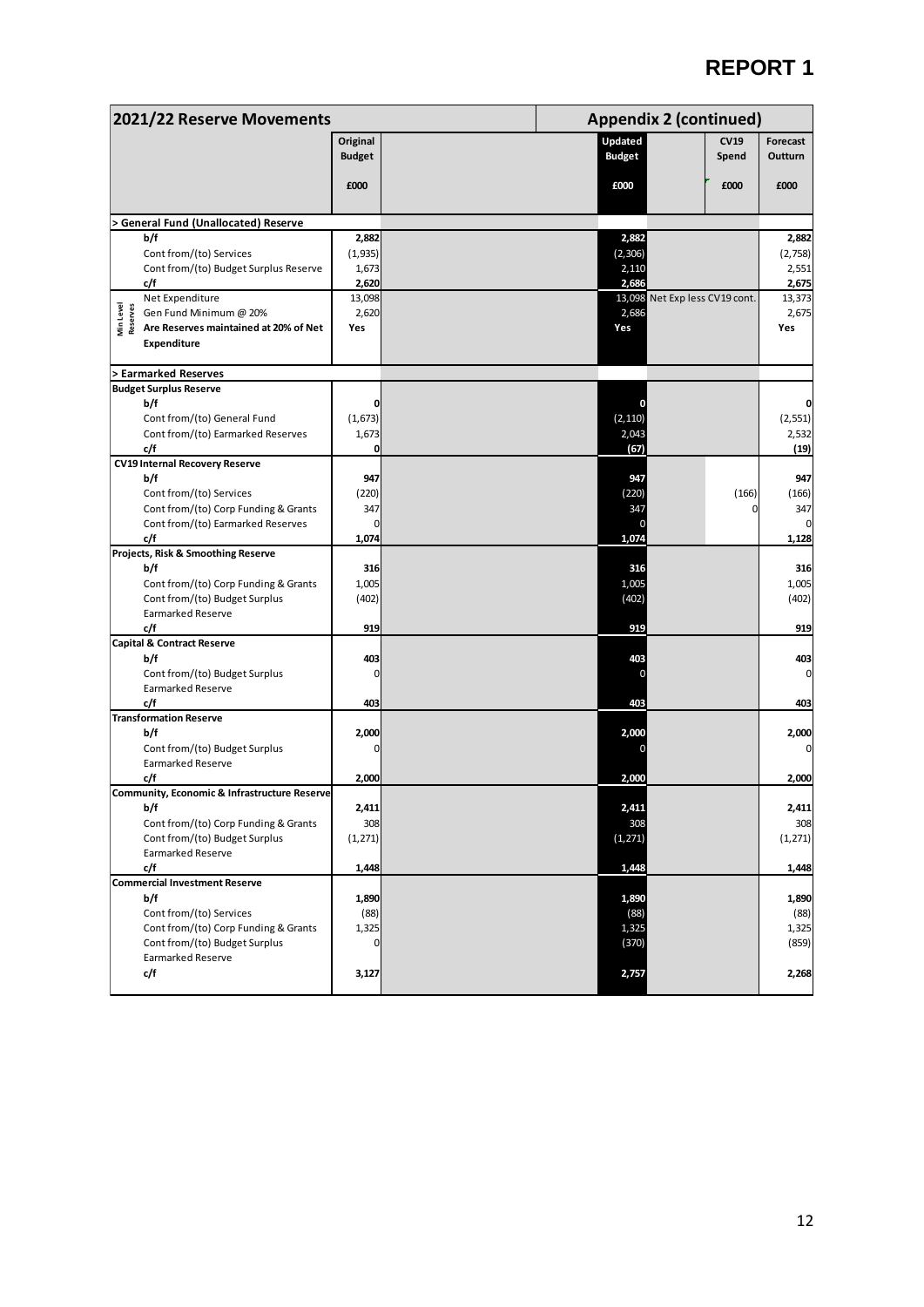| Commentary on 2021/22 Budget Variances<br>Greater than £25,000, by Director Service | <b>Appendix 3</b>  |      |                                                                       |  |  |  |  |
|-------------------------------------------------------------------------------------|--------------------|------|-----------------------------------------------------------------------|--|--|--|--|
| Categorisation                                                                      |                    |      |                                                                       |  |  |  |  |
|                                                                                     | <b>Directorate</b> |      | <b>Detailed Service Variance</b>                                      |  |  |  |  |
| <b>Service</b>                                                                      | Variance<br>£000   | £000 | Commentary                                                            |  |  |  |  |
| <b>Chief Executive</b>                                                              | (3)                |      |                                                                       |  |  |  |  |
| Cumulative variances less than £25k                                                 |                    | (3)  |                                                                       |  |  |  |  |
| <b>Deputy Chief Executive</b>                                                       | (11)               |      |                                                                       |  |  |  |  |
| Harborough Innovation Centre                                                        |                    |      | (41) Income higher £33k and savings for vacant posts,<br>and premises |  |  |  |  |
| Cumulative variances less than £25k                                                 |                    | 30   |                                                                       |  |  |  |  |
| Governance                                                                          | 239                |      |                                                                       |  |  |  |  |
| Car Parks                                                                           |                    |      | 223 Pay & Display income, season tickets and permits                  |  |  |  |  |
|                                                                                     |                    |      | continue to be down for quarter 2                                     |  |  |  |  |
| On Street CPE                                                                       |                    |      | (30) Contribution received to support costs in contract               |  |  |  |  |
|                                                                                     |                    |      | with LCC not included in budget                                       |  |  |  |  |
| Cumulative variances less than £25k                                                 |                    | 46   |                                                                       |  |  |  |  |
| <b>Finance &amp; Assets</b>                                                         | 184                |      |                                                                       |  |  |  |  |
| <b>IT Services</b>                                                                  |                    |      | (44) Vacant posts partially offset by agency staff                    |  |  |  |  |
| <b>Revenues and Benefits</b>                                                        |                    |      | (30) E18k saving on partnership budgets plus £12k                     |  |  |  |  |
|                                                                                     |                    |      | expected saving on 20/21 partnership fee                              |  |  |  |  |
| Quick Response Team                                                                 |                    |      | 31 Delay in transferring service to FCC whilst                        |  |  |  |  |
|                                                                                     |                    |      | negotiations ongoing                                                  |  |  |  |  |
| Corporate Savings                                                                   |                    |      | 223 £60k corporate vacancy saving matched by actual                   |  |  |  |  |
|                                                                                     |                    |      | savings in other cost centres plus provision for                      |  |  |  |  |
|                                                                                     |                    |      | 1.75% pay rise                                                        |  |  |  |  |
| The Symington Building                                                              |                    |      | 38 Increased Agency costs, business rates and lower                   |  |  |  |  |
|                                                                                     |                    |      | than anticipated service charge recovery                              |  |  |  |  |
| Cumulative variances less than £25k                                                 |                    | (34) |                                                                       |  |  |  |  |
| <b>Communities</b>                                                                  | (261)              |      |                                                                       |  |  |  |  |
| Communication                                                                       |                    |      | (30) Agreed at BC25 review to shift £31k of strategic                 |  |  |  |  |
|                                                                                     |                    |      | communications budget into a new post.                                |  |  |  |  |
|                                                                                     |                    |      | Recruitment just happening so part-year saving.                       |  |  |  |  |
|                                                                                     |                    |      | Other communications spend has now been                               |  |  |  |  |
|                                                                                     |                    |      | funded by COVID related grant adding to                               |  |  |  |  |
|                                                                                     |                    |      | underspend                                                            |  |  |  |  |
| <b>Housing Services</b>                                                             |                    |      | (48) New posts agreed as part of BC25 delayed in                      |  |  |  |  |
|                                                                                     |                    |      | recuitment (now appointed to) plus COVID                              |  |  |  |  |
|                                                                                     |                    |      | Contain funding for a housing advisor post                            |  |  |  |  |
| <b>Residual Waste Collections</b>                                                   |                    |      | (49) E30k saving on contractor charges re 20/21 new                   |  |  |  |  |
|                                                                                     |                    |      | builds plus increased income from bulky waste<br>collections          |  |  |  |  |
| <b>Recycling Collections</b>                                                        |                    |      | (64) Savings on contractor charges                                    |  |  |  |  |
| Cumulative variances less than £25k                                                 |                    | (70) |                                                                       |  |  |  |  |
| Planning                                                                            | (41)               |      |                                                                       |  |  |  |  |
| Development Control                                                                 |                    |      | (28) Total income up £21k, and some small savings                     |  |  |  |  |
| Cumulative variances less than £25k                                                 |                    | (13) |                                                                       |  |  |  |  |
| <b>Finance &amp; Assets: Capital Financing</b>                                      | 0                  |      |                                                                       |  |  |  |  |
| Cumulative variances less than £25k                                                 |                    | 0    |                                                                       |  |  |  |  |
| <b>Net Expenditure</b>                                                              | 107                | 107  |                                                                       |  |  |  |  |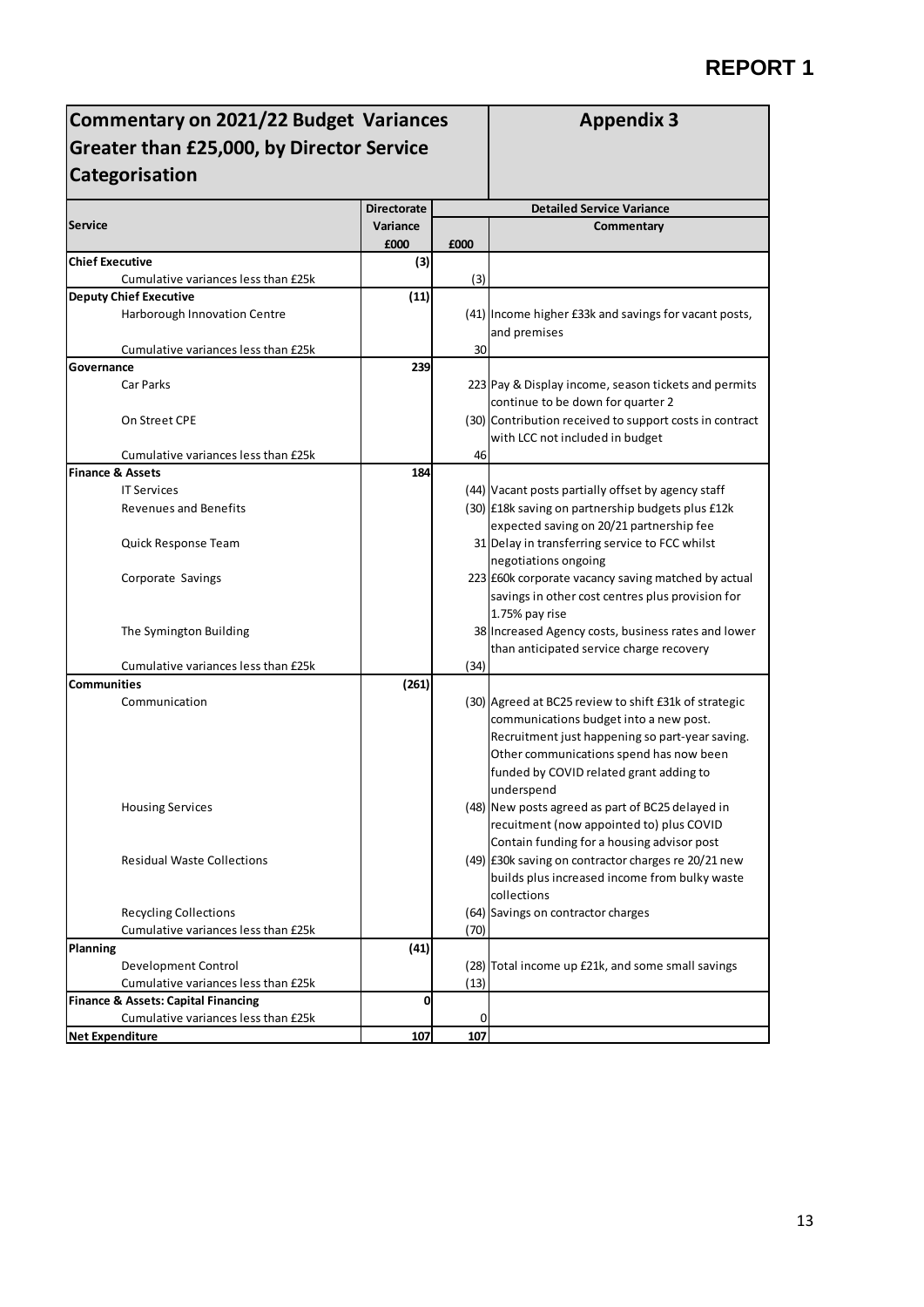| 2021/22 Capital Forecast Outturn and Variance Analysis |             |                         |               |                            |                     |       |                         |              |                | <b>Appendix 4</b> |                |         |                                        |
|--------------------------------------------------------|-------------|-------------------------|---------------|----------------------------|---------------------|-------|-------------------------|--------------|----------------|-------------------|----------------|---------|----------------------------------------|
|                                                        | Original    | <b>BC25:</b>            |               | Approved Virements         | Slippage to Updated |       | <b>Actual to</b>        | <b>CV19</b>  | Revised        | Forecast          | Variance       |         | Commentary                             |
|                                                        |             | <b>Budget</b> Tranche 2 | <b>Budget</b> | & Reserve                  | 2022/23             |       | <b>Budget Quarter 2</b> | Spend        | <b>Actual</b>  | Outturn           |                |         |                                        |
| <b>Capital Projects</b>                                |             |                         |               | <b>Increases Movements</b> |                     |       |                         |              | Quarter 2      |                   |                |         |                                        |
|                                                        |             |                         |               |                            |                     |       |                         |              |                |                   |                |         |                                        |
|                                                        | £000        | £000                    | £000          | £000                       | £000                | £000  | £000                    | £000         | £000           | £000              | £000           |         |                                        |
| Capital Projects Approved in previous years (either    |             |                         |               |                            |                     |       |                         |              |                |                   |                |         |                                        |
| commenced or to start)                                 |             |                         |               |                            |                     |       |                         |              |                |                   |                |         |                                        |
| CCTV                                                   | 20          | 0                       | 55            | 0                          | 0                   | 75    | 89                      | $\mathbf 0$  | 89             | 77                | $\overline{2}$ |         | 3% Orders starting to be placed        |
| Harborough Innovation Centre                           | 20          | 0                       | 0             | $\pmb{0}$                  | $\overline{0}$      | 20    | $\mathbf 0$             | $\mathbf 0$  | $\mathbf 0$    | 20                | 0              |         | 0% PPM being assessed                  |
| Market Hall                                            | 138         | 0                       | 58            | $\mathbf 0$                | $\Omega$            | 196   | 82                      | $\mathbf 0$  | 82             | 196               | 0              |         | 0% Smoke vent works commencing         |
| Housing & Homelessness Schemes                         | 400         | 0                       | 150           | $\pmb{0}$                  | (140)               | 410   | 285                     | $\mathbf 0$  | 285            | 410               | 0              |         | 0% Roman Way site purchased            |
| Lightbulb (Disabled Facilities Grants) & Other         | 418         | 0                       | 0             | (17)                       | $\mathbf{0}$        | 401   | 401                     | $\mathbf 0$  | 401            | 401               | 0              | 0%      |                                        |
| <b>Social Services</b>                                 |             |                         |               |                            |                     |       |                         |              |                |                   |                |         | Plan will fully deliver by year end.   |
| Leisure, Open Spaces & Play                            | 740         | 0                       | 508           | 0                          | (632)               | 616   | 113                     | 0            | 113            | 574               | (42)           |         | -7% Symmington Rec Pavilion works      |
|                                                        |             |                         |               |                            |                     |       |                         |              |                |                   |                |         | underway                               |
| <b>Corporate Buildings</b>                             | 331         | 0                       | 35            | 0                          | (309)               | 57    | 57                      | $\mathbf 0$  | 57             | 57                | 0              |         | 0% Ventilation works progressing       |
| Car Parks & Similar Facilities                         | $\mathbf 0$ | 0                       | 522           | 0                          | (517)               |       | 1                       | $\mathbf 0$  | $\mathbf{1}$   | 5                 | $\mathbf 0$    |         | 0% Coach Park scheme on hold           |
| Capital Works-S.106                                    | 250         | 0                       | 1,435         | 0                          |                     | 1,685 | 247                     | $\mathbf 0$  | 247            | 1,685             | $\mathbf 0$    |         | 0% First round of allocations underway |
| ICT & Transformation                                   | 195         | 0                       | 234           | $\mathbf 0$                |                     | 429   | 157                     | $\mathbf 0$  | 157            | 361               | (68)           |         | -16% Netcall implementation ongoing    |
|                                                        | 2,512       | $\mathbf{0}$            | 2,997         | (17)                       | (1, 598)            | 3,894 | 1,432                   | $\mathbf{0}$ | 1,432          | 3,786             | (108)          | $-3%$   |                                        |
| <b>New Capital Proposals</b>                           |             |                         |               |                            |                     |       |                         |              |                |                   |                |         |                                        |
| ICT & Transformation                                   | 280         | 0                       | (36)          | 0                          | O                   | 244   | 294                     | 0            | 294            | 269               | 25             |         | 10% Scoping work ongoing               |
| Lifeline                                               | 40          | 0                       | 0             | $\pmb{0}$                  | $\Omega$            | 40    | 6                       | $\mathbf 0$  | 6              | 40                | 0              |         | 0% Scheme on track                     |
| Environmental                                          | 59          | 0                       | $\mathbf 0$   | $\mathbf 0$                | $\Omega$            | 59    | $\Omega$                | $\Omega$     | $\Omega$       | 61                | $\overline{2}$ |         | 3% Finalising agreement and contractor |
|                                                        |             |                         |               |                            |                     |       |                         |              |                |                   |                |         | ready to start onsite.                 |
| Lutterworth Town Centre Heritage Action Zone           | 530         | 0                       | 0             | $\mathbf 0$                | $\Omega$            | 530   | $\overline{2}$          | $\mathbf 0$  | $\overline{2}$ | 530               | 0              |         | 0% Purchase of car park underway       |
| Housing & Homelessness Schemes                         | $\Omega$    | 0                       | 480           | $\mathbf 0$                |                     | 480   | $\mathbf 0$             | $\mathbf 0$  | $\mathbf 0$    | 480               | $\mathbf 0$    |         | 0% Plowman's Yard being designed       |
|                                                        | 909         | 0                       | 444           | $\mathbf 0$                | <sub>0</sub>        | 1,353 | 302                     | $\mathbf 0$  | 302            | 1,380             | 27             | 2%      |                                        |
| <b>Total</b>                                           | 3,421       | $\mathbf{0}$            | 3.441         | (17)                       | (1,598)             | 5,247 | 1,734                   | 0            | 1,734          | 5,166             | (81)           | $-2%$   |                                        |
|                                                        |             |                         |               |                            |                     |       |                         |              |                |                   |                |         |                                        |
| <b>Sources of Finance</b>                              |             |                         |               |                            |                     |       |                         |              |                |                   |                |         |                                        |
| <b>External Funding &amp; Grants</b>                   | 1,571       | 0                       | 1,990         | (17)                       | (140)               | 3,404 | 918                     | $\mathbf 0$  | 918            | 3,404             | 0              | 0%      |                                        |
| Capital Receipts                                       | 816         | 0                       | 636           | $\mathbf 0$                | (705)               | 747   | 121                     | $\mathbf 0$  | 121            | 707               | (40)           | $-5%$   |                                        |
| Service Charges                                        | 61          | 0                       | $\Omega$      | 0                          | (55)                |       | $\mathbf 0$             | $\mathbf 0$  | $\mathbf 0$    | $\mathbf 0$       | (6)            | $-100%$ |                                        |
| Direct Revenue Financing                               | 250         | 0                       | $\Omega$      | 0                          | $\Omega$            | 250   | 298                     | 0            | 298            | 275               | 25             | 10%     |                                        |
| Unsupported Borrowing (MRP)                            | 723         | 0                       | 815           | $\Omega$                   | (698)               | 840   | 397                     | $\mathbf 0$  | 397            | 780               | (60)           | $-7%$   |                                        |
| Total                                                  | 3,421       | $\mathbf{0}$            | 3,441         | (17)                       | (1,598)             | 5,247 | 1,734                   | $\mathbf 0$  | 1,734          | 5,166             | (81)           | $-2%$   |                                        |